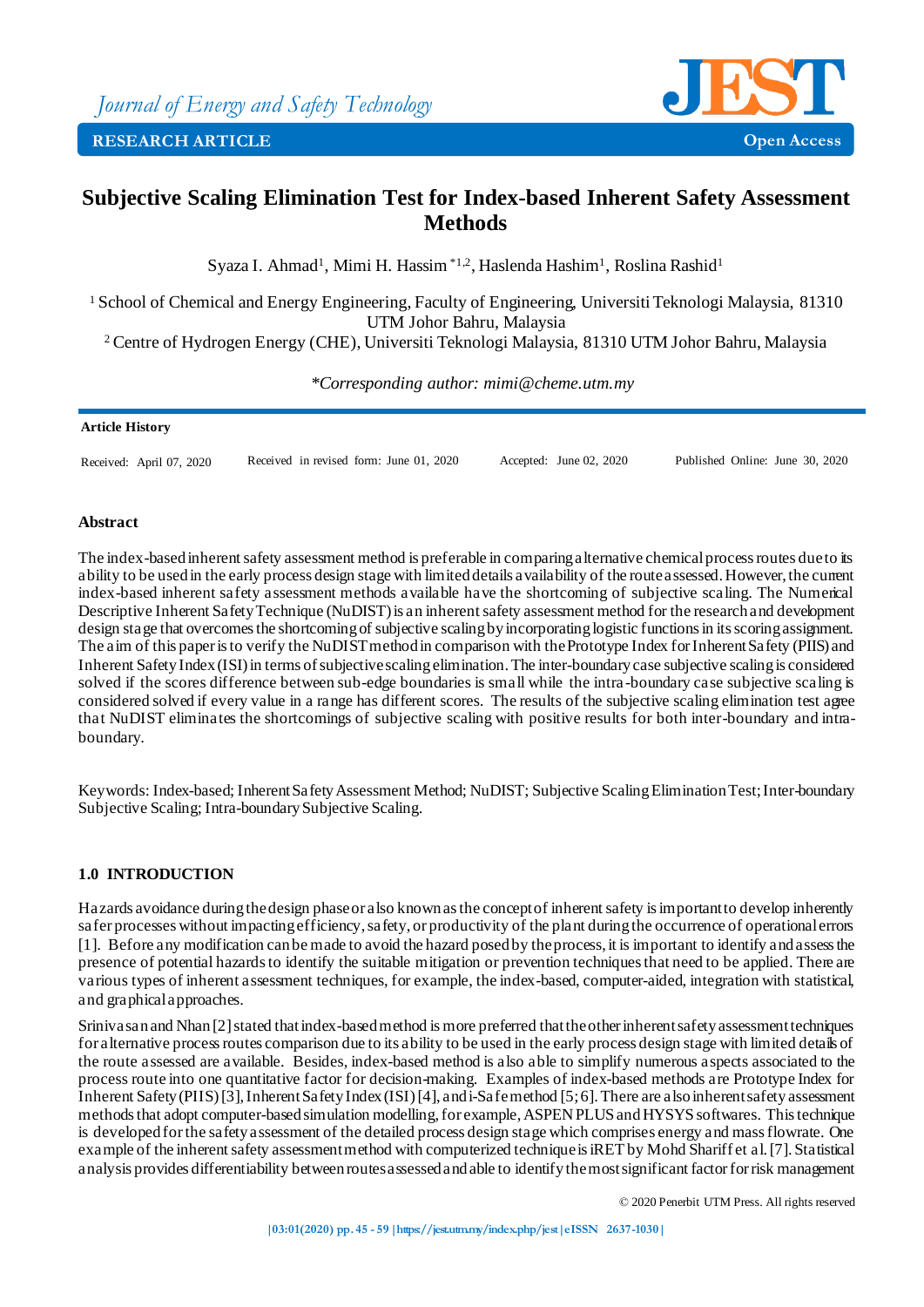[2]. The integration of assessment methods with statistical analysis enablesthe process to be assessed as a whole instead of focusing on individual parameters as in the index-based methods. An example of an inherent safety assessment method with statistical analysis integration is the Inherent Benign-ness Index (IBI) [2]. Compared to the index-based method, a graphical approach for the evaluation of inherent safety was introduced by Gupta and Edwards [8]. The graphical approach offers a simple inherent safety evaluation with easy result interpretation. This method has the advantage of huge numbers of parameters that can be considered,for instance, regulatory, economic, health aspects, or pollution control [8].

Implementation of index-based method can be done during the early stage of process design, where limited amount if information is available, making it preferable in comparing alternative process routes [2]. Index-based methods reduced the associated factors evaluatedto one quantitative factorwhich results in the suitability of these methods to be used in decision making[2].The index-based method is also attractive for industrial usage due to itssimplicity [8]. However, there are various shortcomings of index-based method as stated by Srinivasan and Nhan [2] and subjective scaling is one of them. According to Shariff *et al*., [9], subjective scaling is the most prominent deficiency of the indexing technique.

There are two cases of subjective scaling. The first case is score assignments according to subjective ranges in which one of them is scaling by allocating chemical or physical properties into subjective ranges with every range is given scores based on the authors' judgment,for instance, dividing the range of the value into ten equal sub-ranges as demmonstrated in Lawrence [3]. Nevertheless, this indicates that all physical or chemical values in that specific sub-ranges have similar hazard level, for example, in PIIS score for temperature parameter where  $100^{\circ}$ C and  $190^{\circ}$ C possess the same level of hazard which is the score of 2 when in actual truth that is not the case.

Gupta and Edwards [8] highlighted another case of subjective scaling which is discontinuity at the sub-range boundary. For example, in the PIIS method, 199 $^{\circ}$ C is assigned with a score of 2 whereas 200 $^{\circ}$ C is assigned with a score of 3. As the score is given to every sub-range instead of every value, the process assigned with higher score is indicated as having higher hazard than a process with lower score when actually both processes may have similar hazard level. In order to make it easier for further reference, the first case of subjective scaling will be indicated as the intra-boundary while the second case of subjective scaling is indicated as the inter-boundary.

The Numerical Descriptive Inherent Safety Technique (NuDIST) [10]is an inherent safety assessment method for the research and development (R&D) stage of process design. This technique overcomes the limitation of subjective scaling in inherent safety assessment methods by incorporating logistic functions in its scoring assignment. The aim of this paper is to verify the elimination of subjective scaling in NuDIST through the subjective scaling eliminationtest conducted. The subjective scaling elimination test conducted for the NuDIST method was done in comparison with the Prototype Index for Inherent Safety (PIIS) [3] and Inherent Safety Index (ISI) [4]for verification. These two techniques were selectedfor comparison due to their similarity, in terms of types of inherent safety parameters assessed and application for the R&D design stage, to the NuDIST method. Besides, these two methods possess both inter-boundary and intra-boundary cases of subjective scaling which make them suitable for comparison with the NuDIST method.

# **2.0 METHODOLOGY**

# **2.1 Brief Introduction to the NuDIST Technique**

The Numerical Descriptive Inherent Safety Technique (NuDIST) assessed alternative process routes in the research and development (R&D) stage according to total scores and ranking through the application of logistic equation. In this work, logistic function produces the scores for the inherent safety assessment which eliminate the problem of subjective scaling encountered in various existing methods for similar purpose. Another advantage of logistic function is its flexibility. This technique allows users to tailor the every parameter equation to their own preferences by manipulating the logistic equation. Currently in this research, the scores produced by the logistic equations are based on chemical and physical properties data. However, user may use other sources of data for example statistical accidents data or the company's own standard data. The general logistic equation is shown in Equation(1) [11]. This equation can be used to construct a logistic curve.

$$
y = \frac{C}{1 + Ae^{-Bx}}\tag{1}
$$

There are three main constant parameters in the logistic equation, which are C, B and A as shown in Equation(1). C indicates the upper limit of the curve. The upper limit will give a restriction on the output value of y; this means that the y value will only be equal to or less than the C value. This characteristic is suitable for score establishment. For example, if the C value is set as 100, the maximum value for output y cannot exceed 100. In NuDIST, the output value of y is referred to as the NuDIST score while 100 is set as the C value. B affects the slope of the logistic curve represented by Equation (2) through the m value, which represents the slope inclination for the curve to be made, while A affects the mid-point of the logistic curve represented by Equation(3) through the k value, which is the x-axis value at  $y=C/2$ .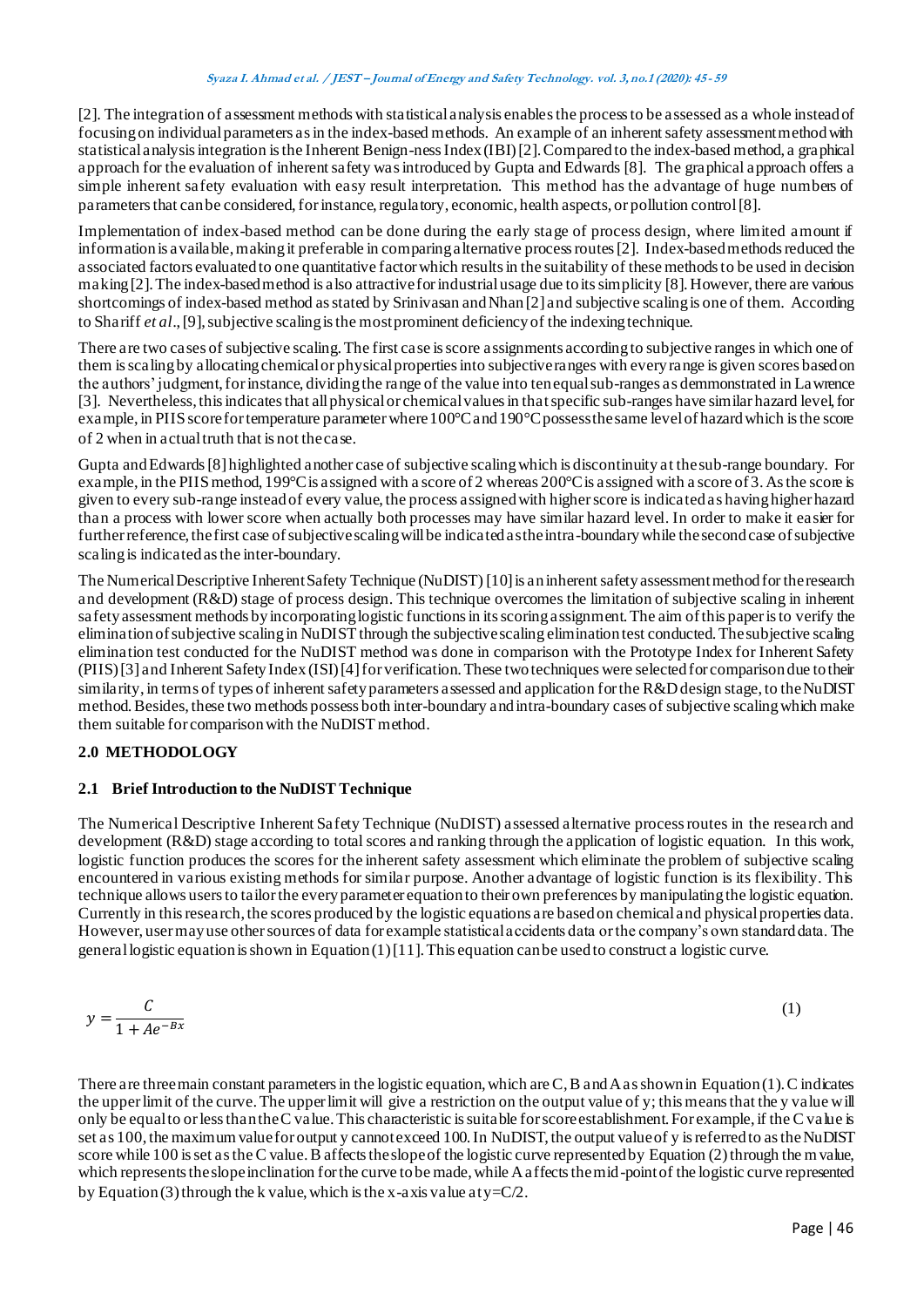$$
m = \frac{BC}{4} \tag{2}
$$

$$
A = e^{Bk}, k \text{ is the x-point at } y = C/2 \tag{3}
$$

The x-axis values in NuDIST are known as the input values or values to be evaluated in every parameter. In NuDIST, the kvalue refers to the mid-score of the assessment, which is 50 as the NuDIST score is set to be 100 as the highest.

The parameters evaluated in the NuDIST technique are divided into process safety and chemical safety. There are four parameters taken into consideration for chemical safety assessment (flammability, explosiveness, toxicity and reactivity) and four parameters for process safety (temperature, pressure, heat of reaction and process inventory).Table 1 shows the logistic function produced for inherent safety parameters included in NuDIST.

|                 | <b>Parameter</b>          | <b>Parameter Value</b>               | <b>Logistic Equation</b>                                                                                                                                                                               | <b>Equation No.</b> |
|-----------------|---------------------------|--------------------------------------|--------------------------------------------------------------------------------------------------------------------------------------------------------------------------------------------------------|---------------------|
| Chemical Safety | Flammability              | <b>Flash Point</b>                   | $S_{FL} = 100 \times (1 - \left(\frac{1}{1 + 3.03e^{-0.02x_{FL}}}\right))$                                                                                                                             | (4)                 |
|                 | Explosiveness             | <b>Explosiveness Limits</b>          | $S_{EXP} = 100 \times \left(\frac{1}{1 + 1096.63e^{-0.14x_{EXP}}}\right)$                                                                                                                              | (5)                 |
|                 | Toxicity                  | Threshold Limit Values<br>(TLV-STEL) | $S_{TOX} = 100 \times (1 - \left(\frac{1}{1 + 403.4288e^{-0.012x_{TOX}}}\right))$                                                                                                                      | (6)                 |
|                 | Reactivity                | <b>NFPA Reactivity</b><br>Rating     | $S_R = 100 \times \left(\frac{1}{1 + 270.43e^{-2.8x_R}}\right)$                                                                                                                                        | (7)                 |
| Process Safety  | Operating<br>Temperature  | $>25^{\circ}$ C<br>$< 25^{\circ}$    | $S_{T>25^{\circ}C} = 100 \times \left(\frac{1}{1 + 403.43e^{-0.012x_{T>25^{\circ}C}}}\right)$<br>$S_{T<25^{\circ}C} = 100 \times (1 - \left(\frac{1}{1 + 0.0025e^{-0.012x_{T<25^{\circ}C}}}\right))$   | (8)<br>(9)          |
|                 | <b>Operating Pressure</b> |                                      | $S_p = 100 \times \left(\frac{1}{1 + 148.41e^{-0.2xp}}\right)$                                                                                                                                         | (10)                |
|                 | Heat of Reaction          | $> 0$ kJ/mol<br>$< 0$ kJ/mol<br>٠    | $S_{HR>0kJ/mol}$<br>= $100 \times \left( \frac{1}{1 + 60185e^{-0.016xHR > 0 kJ/mol}} \right)$<br>$S_{HR < 0 kJ/mol}$<br>= $100 \times (\left(\frac{1}{1 + 403.43e^{0.006x_{HR} \le 0 kJ/mol}}\right))$ | (11)<br>(12)        |
|                 | Process Inventory         | Percentage Yield                     | $S_{PI} = 100 \times (1 - \left(\frac{1}{1 + 1339.43e^{-0.12x_{PI}}}\right))$                                                                                                                          | (13)                |

**Table 1** Logistic Functions for Inherent Safety Assessment Scoring in NuDIST

Further explanation on this technique can be found in Ahmad *et al*., [10] and its extension in Ahmad *et al*.[12].

# **2.2 Verification of the NuDIST Technique**

The subjective scaling elimination test was done by comparing the NuDIST method to two methods which are the Prototype Index for Inherent Safety (PIIS) and the Inherent Safety Index (ISI). Values taken in performing this test was according to the score tables in both PIIS and ISI methods as shown in Table 2. Aside from values, the test can only be done on parameters that exist in both methods which are process inventory, operating pressure and temperature, toxicity, flammability, and explosiveness for PIIS method while for ISI method the parameters taken for subjective scaling elimination test are heat of reaction, operating temperature and pressure, explosiveness, toxicity, and flammability.

**Table 2** Values Utilized by Both Methodsin Subjective Scaling Elimination Test

| <b>Parameters</b>          | <b>Values Taken from PIIS Method</b> |       | <b>Values Taken from ISI Method</b> |       |  |
|----------------------------|--------------------------------------|-------|-------------------------------------|-------|--|
| Considered                 | Range                                | Score | Range                               | Score |  |
|                            | Non-Flammable                        |       | Non-Flammable                       |       |  |
| Flammability $(^{\circ}C)$ | >60                                  |       |                                     |       |  |
|                            | 38-59                                |       |                                     |       |  |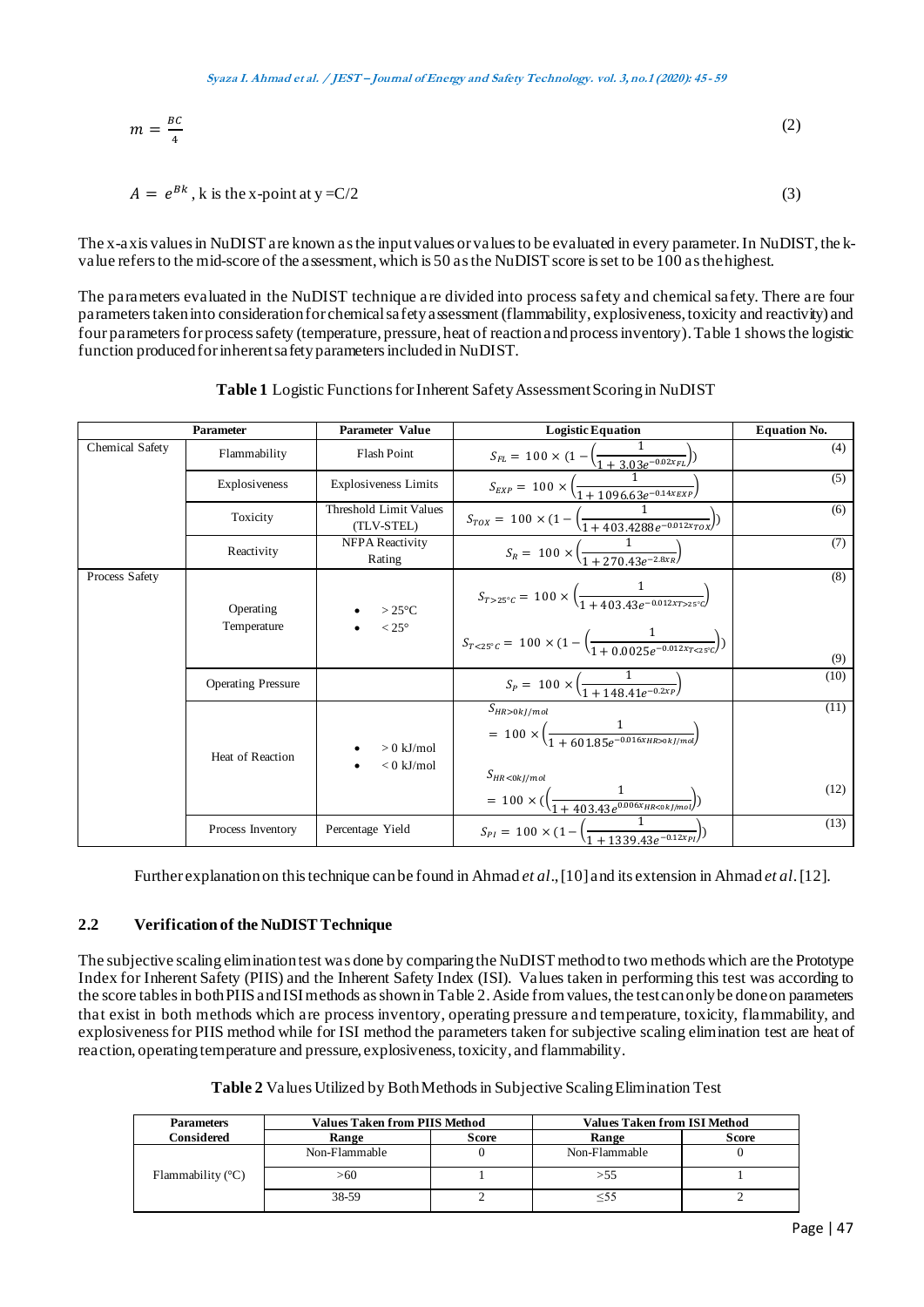|                                | $<$ 37.7         | $\mathfrak{Z}$                   | $<$ 21          | $\overline{3}$                 |  |
|--------------------------------|------------------|----------------------------------|-----------------|--------------------------------|--|
|                                |                  |                                  | < 0             | $\overline{4}$                 |  |
|                                | $0 - 9$          | $\overline{1}$                   | Non-Explosive   | $\boldsymbol{0}$               |  |
|                                | $10-19$          | $\overline{2}$                   |                 |                                |  |
|                                | $20 - 29$        | 3                                | $0 - 19$        | $\,1\,$                        |  |
|                                | 30-39            | $\overline{4}$                   |                 |                                |  |
| Explosiveness                  | 40-49            | 5                                | 20-44           | $\overline{2}$                 |  |
| $(\% UEL-\% LEL)$              | $50-59$          | $6\,$                            |                 |                                |  |
|                                | $60 - 69$        | 7                                | 45-69           | $\mathfrak{Z}$                 |  |
|                                | 70-79            | $\,8\,$                          |                 |                                |  |
|                                | 80-89            | 9                                | $70 - 100$      | $\overline{4}$                 |  |
|                                | 90-99<br>< 0.001 | 10<br>8                          | >10000          | $\overline{0}$                 |  |
|                                | $0.001 - 0.009$  | 7                                | $\leq 10000$    |                                |  |
|                                | $0.01 - 0.09$    | $\overline{6}$                   | $\leq$ 1000     | $\mathbf{1}$<br>$\overline{2}$ |  |
| Toxicity                       | $0.1 - 0.9$      | 5                                | $\leq100$       | $\overline{3}$                 |  |
| (ppm)                          | $1-9$            | $\overline{4}$                   | $\leq 10$       | $\overline{4}$                 |  |
|                                | 10-99            | $\overline{3}$                   | $\leq$          | 5                              |  |
|                                | 100-999          | $\overline{2}$                   | $\leq 0.1$      | $\overline{6}$                 |  |
|                                | 1000-9999        | $\overline{1}$                   |                 |                                |  |
|                                | $\lt$ (-25)      | $10\,$                           |                 |                                |  |
|                                |                  |                                  | $<\!0$          | $\,1\,$                        |  |
|                                | $(-25) - (-11)$  | $\overline{3}$                   |                 |                                |  |
|                                | $(-10) - 9$      | $\overline{1}$                   | $0 - 70$        | $\boldsymbol{0}$               |  |
|                                | $10-29$          | $\overline{0}$                   |                 |                                |  |
|                                | 30-99            | $\overline{1}$                   | $70 - 150$      | $\mathbf{1}$                   |  |
|                                | 100-199          | $\overline{2}$                   |                 |                                |  |
| Temperature<br>$({}^{\circ}C)$ | 200-299          | 3                                | 150-300         | $\sqrt{2}$                     |  |
|                                | 300-399          | $\overline{4}$                   |                 |                                |  |
|                                | 400-499          | 5                                | 300-600         | $\mathfrak{Z}$                 |  |
|                                | 500-599          | $6\,$                            |                 |                                |  |
|                                | 600-699          | $\overline{7}$                   |                 |                                |  |
|                                | 700-799          | $\overline{8}$<br>$\overline{9}$ | >600            | $\overline{4}$                 |  |
|                                | 800-899<br>900   |                                  |                 |                                |  |
|                                |                  | 10                               |                 |                                |  |
|                                | $0-90$ (psi)     | $\,1$                            | $0-0.5$ (atm)   | $\,1\,$                        |  |
|                                | 91-140 (psi)     | $\sqrt{2}$                       |                 |                                |  |
|                                | 141-250 (psi)    | $\overline{3}$                   | $0.5 - 5$ (atm) | $\boldsymbol{0}$               |  |
|                                | 251-420 (psi)    | $\overline{4}$                   |                 |                                |  |
| Pressure                       | 421-700 (psi)    | $\overline{5}$                   | $5-25$ (atm)    | $\,1\,$                        |  |
|                                | 701-1400 (psi)   | $\sqrt{6}$                       |                 |                                |  |
|                                | 1401-3400 (psi)  | 7                                | $25-50$ (atm)   | $\mathbf{2}$                   |  |
|                                | 3401-4800 (psi)  | 8                                |                 |                                |  |
|                                | 4801-6000 (psi)  | 9                                | 50-200 (atm)    | $\mathfrak{Z}$                 |  |
|                                | 6001-8000 (psi)  | $10\,$                           | 200-1000 (atm)  | $\overline{4}$                 |  |
|                                | 100              | $\overline{0}$                   |                 |                                |  |
| Process Inventory<br>(%Yield)  | 90-99            | $\,1$                            |                 |                                |  |
|                                | 80-89            | $\overline{2}$                   | $\sim$          | $\blacksquare$                 |  |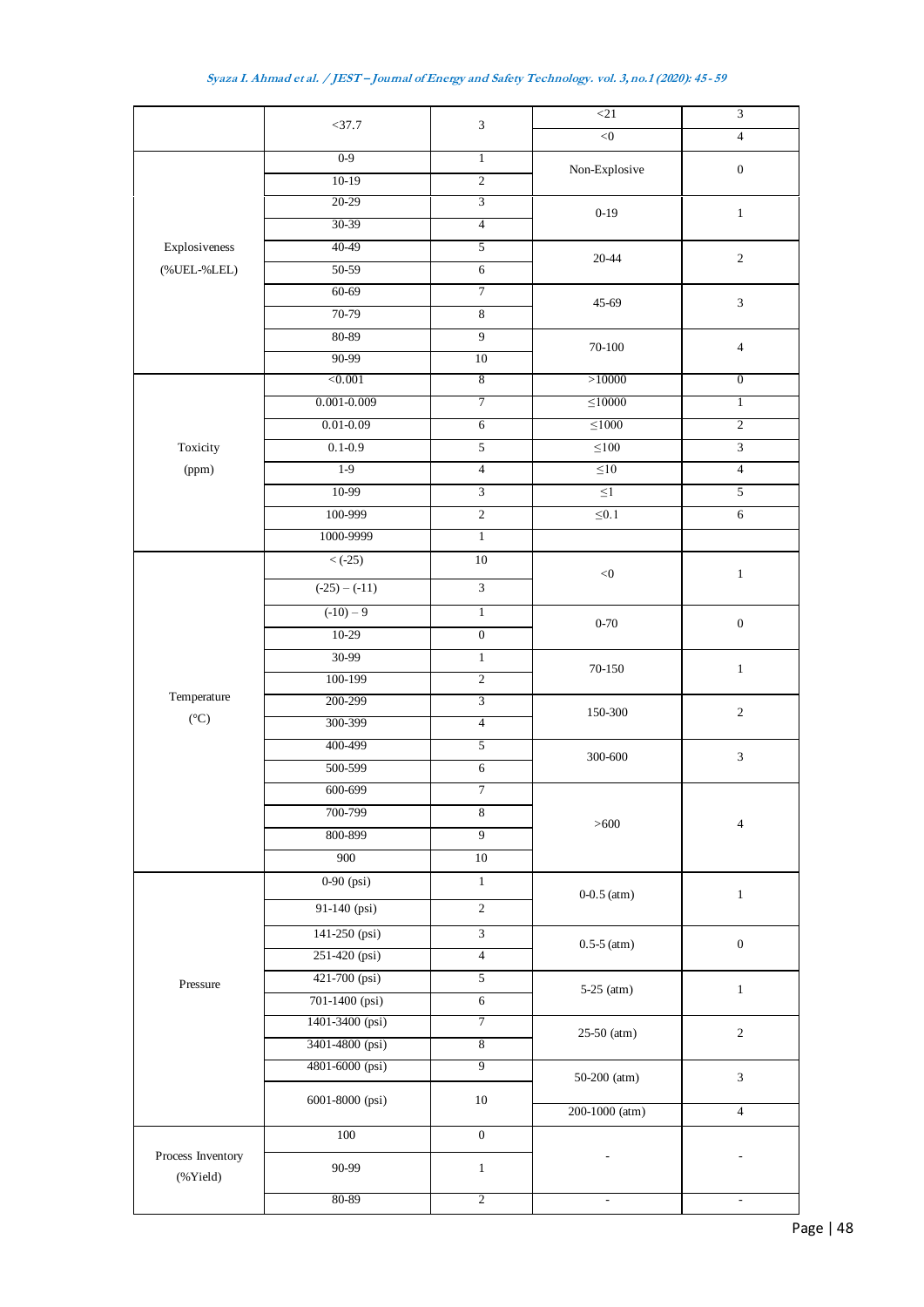|                  | 70-79                    | 3                        |             |                |  |
|------------------|--------------------------|--------------------------|-------------|----------------|--|
|                  | $60 - 69$                | $\overline{4}$           |             |                |  |
|                  | 50-59                    | 5                        |             |                |  |
|                  | 40-49                    | 6                        |             | ۰              |  |
|                  | 30-39                    | 7                        |             |                |  |
|                  | $20-29$                  | 8                        |             |                |  |
|                  | $10-19$                  | 9                        |             |                |  |
|                  | $0 - 9$                  | 10                       |             |                |  |
|                  | $\overline{\phantom{a}}$ | $\overline{\phantom{a}}$ | $\leq 200$  | $\mathbf{0}$   |  |
| Heat of Reaction |                          | $\overline{\phantom{0}}$ | <600        |                |  |
| (J/mol)          | ٠                        | ٠                        | $<1200\,$   | $\overline{2}$ |  |
|                  |                          |                          | <3000       | $\mathfrak{Z}$ |  |
|                  | ٠                        | ۰                        | $\geq$ 3000 | 4              |  |

In the intra-boundarycase, the scores were divided into ten equal sub-ranges with implications that every physical or chemical values in that specific sub-ranges to have the same hazard level for example in PIIS score for temperature parameter where 100°C and 190°C possess the same level of hazard which is the score of 2 when actually that is not true. Therefore, it is assumed that the subjective scaling elimination is proven if the scores differ for every value in the boundary. Meanwhile, in the inter-boundary case of subjective scaling, the scores are allotted to every sub-range instead of every value making the process with a score of one value higher than the score of another process to be assumed to have higher hazard. However, both processes might have similar hazard level in reality. These cases of subjective scaling is considered eliminated if the scores differences between values at sub-range boundaries are small.

There are five steps taken in conducting the subjective scaling elimination test. For the purpose of this discussion, operating temperature parameter is taken as an example.

1. The temperature ranges selected were assigned with their associated score values for temperature parameter taken from the PIISmethod and are tabulated here in Table 3. In Table 3, the range limit column refers to the score range boundaries of the range chosen for verification. The PIIS Score is given according to the score stated in Table 2 for every range limit value. The values in a range, for example -25 and -11 in the 1<sup>st</sup> Range and -10 and 9 in the 2nd Range, are used for the first case of subjective scaling which is the intra -boundary cases. Meanwhile for the second case of subjective scaling, values between two different ranges are taken, for example -11 which is the upper limit of the 1<sup>st</sup> range and -10 which is the lower limit of the  $2<sup>nd</sup>$  range.

| <b>Ranges</b> | <b>Range Limit</b> | <b>Value</b> | <b>PIIS Score</b> |
|---------------|--------------------|--------------|-------------------|
| $1st$ Range   | Lower              | $-25$        |                   |
|               | Upper              | - 1          |                   |
| $2nd$ Range   | Lower              | $-10$        |                   |
|               | Upper              |              |                   |
| $3rd$ Range   | Lower              |              |                   |
|               | Upper              | 29           |                   |
| $4th$ Range   | Lower              | 30           |                   |
|               | Upper              | <b>QC</b>    |                   |

**Table 3** Score Ranges and Its Values

2. The maximum score in the PIIS method is 10 while the maximum score in the NuDIST method is 100. Currently, both scoring methodshave a different scoring base. Some alterations were made on the NuDIST method in order for both methods to have the same maximum scores for them to be fairly compared. In order to change the maximum score of the NuDIST method, instead of multiplying the equation with 100 as shown in Equation (8) and (9), the equations were multiplied by 10 as shown in Equation (14) and (15). This will results in the NuDIST scores to have the same maximum score as the PIIS, which is 10.Table 4 shows the new NuDIST scores after alteration.

$$
S_{T>25^{\circ}C} = 10 \times \left(\frac{1}{1 + 403.43e^{-0.012x_{T>25^{\circ}C}}}\right) \tag{14}
$$

$$
S_{T < 25^{\circ}C} = 10 \times (1 - \left(\frac{1}{1 + 0.0025e^{-0.012x_{T < 25C}}}\right))\tag{15}
$$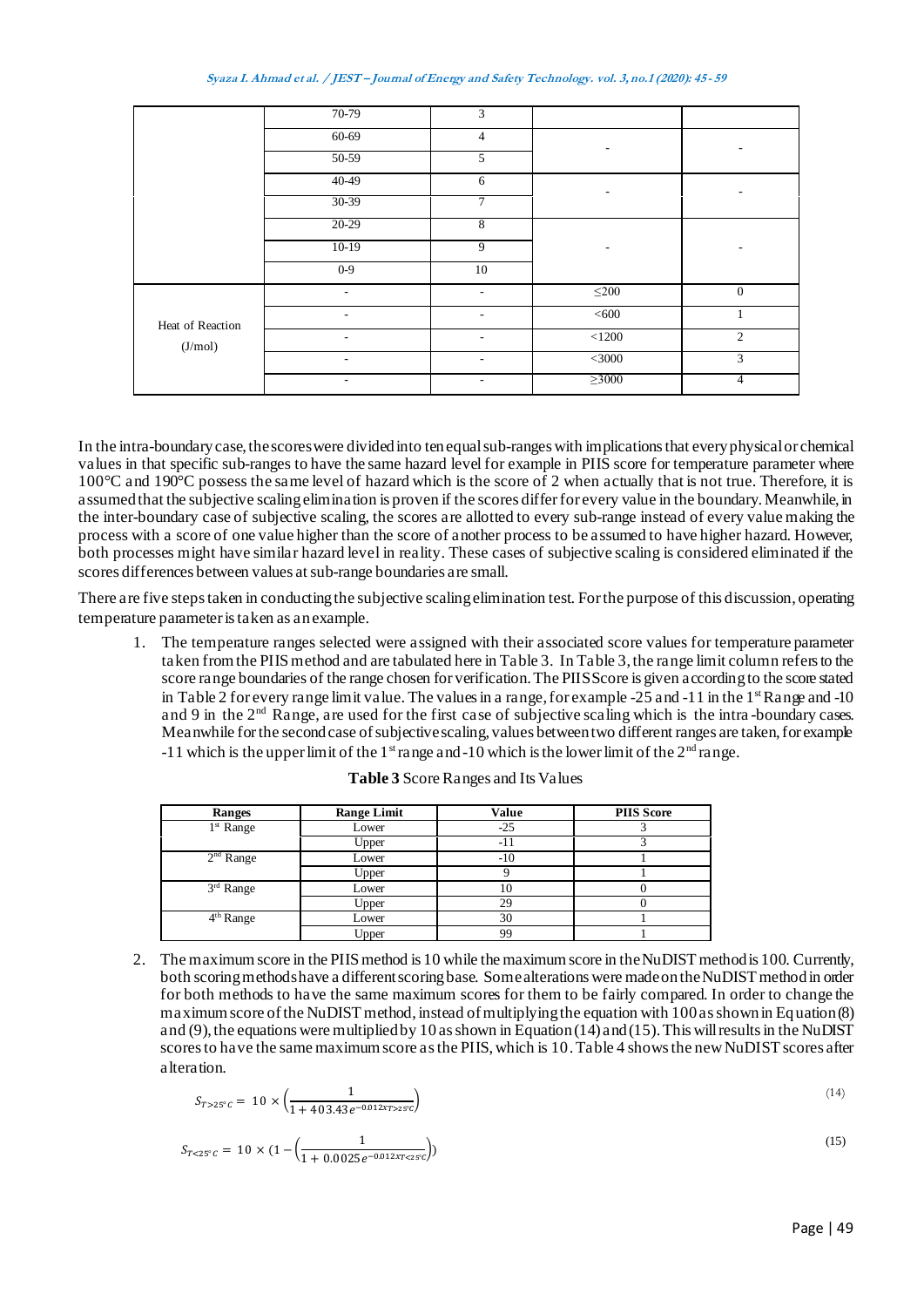| <b>Ranges</b> | <b>Range Limit</b> | Value | <b>PIIS Score</b> | <b>NuDIST Original</b><br><b>Score</b> | <b>New NuDIST</b><br><b>Score After</b><br><b>Alteration</b> |
|---------------|--------------------|-------|-------------------|----------------------------------------|--------------------------------------------------------------|
| $1st$ Range   | Lower              | $-25$ | ⌒                 | 0.33                                   | 0.033                                                        |
|               | Upper              | $-11$ |                   | 0.28                                   | 0.028                                                        |
| $2nd$ Range   | Lower              | $-10$ |                   | 0.28                                   | 0.028                                                        |
|               | Upper              |       |                   | 0.22                                   | 0.022                                                        |
| $3rd$ Range   | Lower              | 10    |                   | 0.22                                   | 0.022                                                        |
|               | Upper              | 29    |                   | 0.25                                   | 0.025                                                        |
| $4th$ Range   | Lower              | 30    |                   | 0.25                                   | 0.025                                                        |
|               | Upper              | 99    |                   | 0.81                                   | 0.081                                                        |

### **Table 4** Alteration of NuDIST Score

3. Currently, both methods are comparable in terms of their maximum score value. Table 5 shows the identified intra-boundary and inter-boundary values and their designated scores. A curve each for both cases of interboundary and intra-boundary values versus their designated scores is constructed.

**Table 5** Identified Values for Intra-boundary and Inter-boundary Cases of Subjective Scaling for Temperature Parameter

| <b>Intra-boundary Case of Subjective Scaling</b> |        |                    | <b>Inter-boundary Case of Subjective Scaling</b> |                                      |               |                              |                                   |
|--------------------------------------------------|--------|--------------------|--------------------------------------------------|--------------------------------------|---------------|------------------------------|-----------------------------------|
| Range                                            | Values | <b>PIIS Scores</b> | <b>New NuDIST</b><br><b>Score</b>                | Range                                | <b>Values</b> | <b>PIIS</b><br><b>Scores</b> | <b>New NuDIST</b><br><b>Score</b> |
| $1st$ Range                                      | $-25$  |                    | 0.033                                            | Upper Limit of $1st$ Range and       | $-11$         |                              | 0.028                             |
|                                                  | $-11$  |                    | 0.028                                            | Lower Limit of 2 <sup>nd</sup> Range | $-10$         |                              | 0.028                             |
| $2nd$ Range                                      | $-10$  |                    | 0.028                                            | Upper Limit of $2nd$ Range and       | Q             |                              | 0.022                             |
|                                                  |        |                    | 0.022                                            | Lower Limit of 3 <sup>rd</sup> Range | 10            |                              | 0.022                             |
| $3rd$ Range                                      | 10     |                    | 0.022                                            | Upper Limit of 3rd Range and         | 29            |                              | 0.025                             |
|                                                  | 29     |                    | 0.025                                            | Lower Limit of $4th$ Range           | 30            |                              | 0.025                             |
| $4th$ Range                                      | 30     |                    | 0.025                                            |                                      |               |                              |                                   |
|                                                  | 99     |                    | 0.081                                            |                                      |               |                              |                                   |

- 4. In this step identification of any differences for the inter-boundary case and any score similarities for the intraboundary case is conducted.The identified score differences for the inter-boundary case and the score similarities in the intra-boundary case are discussed in the next section.
- 5. The steps were then repeated for the ISI method.

# **3.0 RESULTS AND DISCUSSION**

#### **3.1 NuDIST Validation through Comparison with PIIS Method**

The base values for this test were taken from score ranges in PIIS for comparison purposes. Only parameters that are incorporated in both PIIS and NuDIST are compared which are process inventory, operating temperature and pressure, explosiveness, explosiveness, and flammability. In this work, it is assumed that the inter-boundary case is solved if the scores differences between values at sub-range boundaries are small while the intra-boundary case canbe solved if the scores differ for every value in the boundary.

#### **3.1.1 Intra-Boundary Case of Subjective Scaling**

In order to inspect the score differences clearly for inter-boundary cases, the slope value between the sub-edge values is identified as shown in Table 6. The slope is using Equation (16) where  $(x_1, y_1)$  and  $(x_2, y_2)$  refers to coordinate of the first and second point, respectively, in the line found in the curves constructed. Steeperslope refers to small differences between values at the sub-edge boundary.In summary, Table 6 shows that the NuDIST method has lower score differences for all parameters evaluated compared to the PIIS method with NuDIST method slope values is as low as 0.

$$
m = \frac{y_2 - y_1}{x_2 - x_1} \tag{16}
$$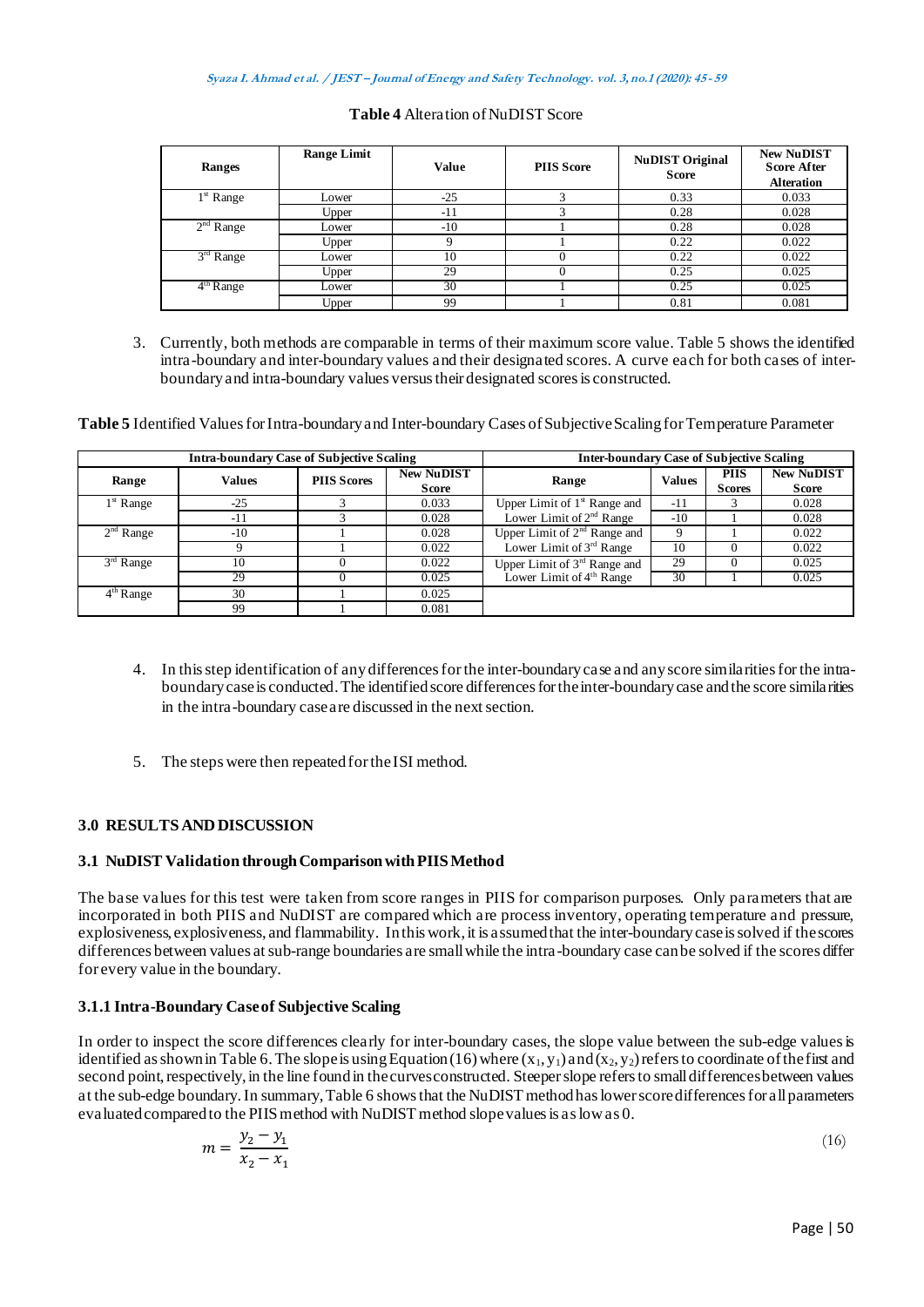| <b>Parameters</b>              | <b>Sub-edge Value</b> | <b>PIIS Method</b>                         |                 | <b>NuDIST Method</b> |                  |
|--------------------------------|-----------------------|--------------------------------------------|-----------------|----------------------|------------------|
| Considered                     |                       | <b>Score</b>                               | <b>Slope</b>    | Score                | <b>Slope</b>     |
| Flammability                   | 60                    | $\mathbf{1}$                               | $-1$            | 1.42                 | $-0.02$          |
| $({}^{\circ}C)$                | 59                    | $\overline{2}$                             |                 | 1.43                 |                  |
|                                | 38                    | $\overline{c}$                             | $-3$            | 1.81                 | $-0.02$          |
|                                | 37.7                  | 3                                          |                 | 1.81                 |                  |
| Explosiveness<br>(%UEL-%LEL)   | 9<br>10               | $\mathbf{1}$<br>$\sqrt{2}$                 | $\,1$           | 0.03<br>0.04         | 0.005            |
|                                | 19                    | $\overline{2}$                             | $\mathbf{1}$    | 0.13                 | 0.019            |
|                                | 20                    | $\overline{3}$                             |                 | 0.15                 |                  |
|                                | 29                    | $\ensuremath{\mathfrak{Z}}$                | $\overline{1}$  | 0.50                 | 0.071            |
|                                | 30                    | $\overline{4}$                             |                 | 0.57                 |                  |
|                                | 39                    | $\overline{4}$                             | $\overline{1}$  | 1.77                 | 0.213            |
|                                | 40<br>49              | 5<br>5                                     | $\overline{1}$  | 1.98<br>4.65         | 0.349            |
|                                | 50                    | $\overline{6}$                             |                 | 5.00                 |                  |
|                                | 59                    | 6                                          | $\mathbf{1}$    | 7.79                 | 0.232            |
|                                | 60                    | $\overline{7}$                             |                 | 8.02                 |                  |
|                                | 69                    | $\overline{7}$                             | $\mathbf{1}$    | 9.35                 | 0.081            |
|                                | 70<br>79              | 8<br>8                                     | $\overline{1}$  | 9.43<br>9.83         | 0.022            |
|                                | 80                    | $\overline{9}$                             |                 | 9.85                 |                  |
|                                | 89                    | $\overline{9}$                             | $\overline{1}$  | 9.96                 | 0.006            |
|                                | 90                    | 10                                         |                 | 9.96                 |                  |
| Toxicity                       | 0.0009                | $\,$ 8 $\,$                                | $-10000$        | 7.98                 | $\mathbf{0}$     |
| (ppm)                          | 0.001                 | 7                                          |                 | 7.98                 |                  |
|                                | 0.009<br>0.01         | $\overline{7}$<br>$\overline{6}$           | $-1000$         | 7.98<br>7.98         | $\mathbf{0}$     |
|                                | 0.09                  | $\overline{6}$                             | $-100$          | 7.98                 | $\overline{0}$   |
|                                | 0.1                   | 5                                          |                 | 7.98                 |                  |
|                                | 0.9                   | 5                                          | $-10$           | 7.98                 | $\overline{0}$   |
|                                | $\mathbf{1}$          | $\overline{4}$                             |                 | 7.98                 |                  |
|                                | 9<br>10               | $\overline{4}$<br>$\overline{3}$           | $^{\rm -1}$     | 7.98<br>7.98         | $\mathbf{0}$     |
|                                | 99                    | $\overline{\mathbf{3}}$                    | $-1$            | 7.94                 | $-0.001$         |
|                                | 100                   | $\overline{2}$                             |                 | 7.93                 |                  |
|                                | 999                   | $\overline{2}$                             | $\overline{-1}$ | 0.02                 | $\overline{0}$   |
|                                | 1000                  | $\mathbf{1}$                               |                 | 0.02                 |                  |
| Temperature<br>$({}^{\circ}C)$ | $-26$<br>$-25$        | $\overline{10}$<br>$\overline{\mathbf{3}}$ | $-7$            | 0.034<br>0.033       | $\overline{0}$   |
|                                | $-11$                 | $\overline{\mathbf{3}}$                    | $-2$            | 0.028                | $\overline{0}$   |
|                                | $-10$                 | $\mathbf{1}$                               |                 | 0.028                |                  |
|                                | $\overline{9}$        | $\mathbf{1}$                               | $-1$            | 0.022                | $\overline{0}$   |
|                                | 10                    | $\overline{0}$                             |                 | 0.022                |                  |
|                                | 29                    | $\overline{0}$                             |                 | 0.025                | $\boldsymbol{0}$ |
|                                | 30<br>99              | $\overline{1}$<br>$\mathbf{1}$             | $\mathbf{1}$    | 0.025                | $\mathbf{0}$     |
|                                | 100                   | $\overline{2}$                             |                 | 0.081<br>0.082       |                  |
|                                | 199                   | $\overline{2}$                             | $\,1$           | 0.263                | $\overline{0}$   |
|                                | 200                   | $\overline{3}$                             |                 | 0.266                |                  |
|                                | 299                   | $\overline{\mathbf{3}}$                    | $\overline{1}$  | 0.823                | 0.01             |
|                                | 300<br>399            | $\overline{4}$<br>$\overline{4}$           | $\overline{1}$  | 0.832<br>2.293       | 0.02             |
|                                | 400                   | 5                                          |                 | 2.315                |                  |
|                                | 499                   | 5                                          | $\overline{1}$  | 4.970                | 0.03             |
|                                | 500                   | $\overline{6}$                             |                 | 5.000                |                  |
|                                | 599                   | 6                                          | $\,1\,$         | 7.664                | 0.02             |
|                                | 600                   | 7<br>$\overline{7}$                        | $\mathbf{1}$    | 7.685                | 0.01             |
|                                | 699<br>700            | 8                                          |                 | 9.159<br>9.168       |                  |
|                                | 799                   | 8                                          | $\overline{1}$  | 9.731                | $\overline{0}$   |
|                                | 800                   | 9                                          |                 | 9.734                |                  |
|                                | 899                   | $\overline{9}$                             | $\overline{1}$  | 9.917                | $\overline{0}$   |
|                                | 900                   | $10\,$                                     |                 | 9.918                |                  |
| Pressure (psi)                 | 90<br>91              | $\mathbf{1}$<br>$\overline{2}$             | $\mathbf{1}$    | 0.22<br>0.23         | $\mathbf{0}$     |
|                                | 140                   | $\sqrt{2}$                                 | $\,1\,$         | 0.43                 | 0.01             |
|                                | 141                   | $\overline{3}$                             |                 | 0.44                 |                  |
|                                | 250                   | 3                                          | 1               | 1.68                 | 0.02             |

# **Table 6** Differences in Scores between NuDIST and PIIS for Inter-Boundary Cases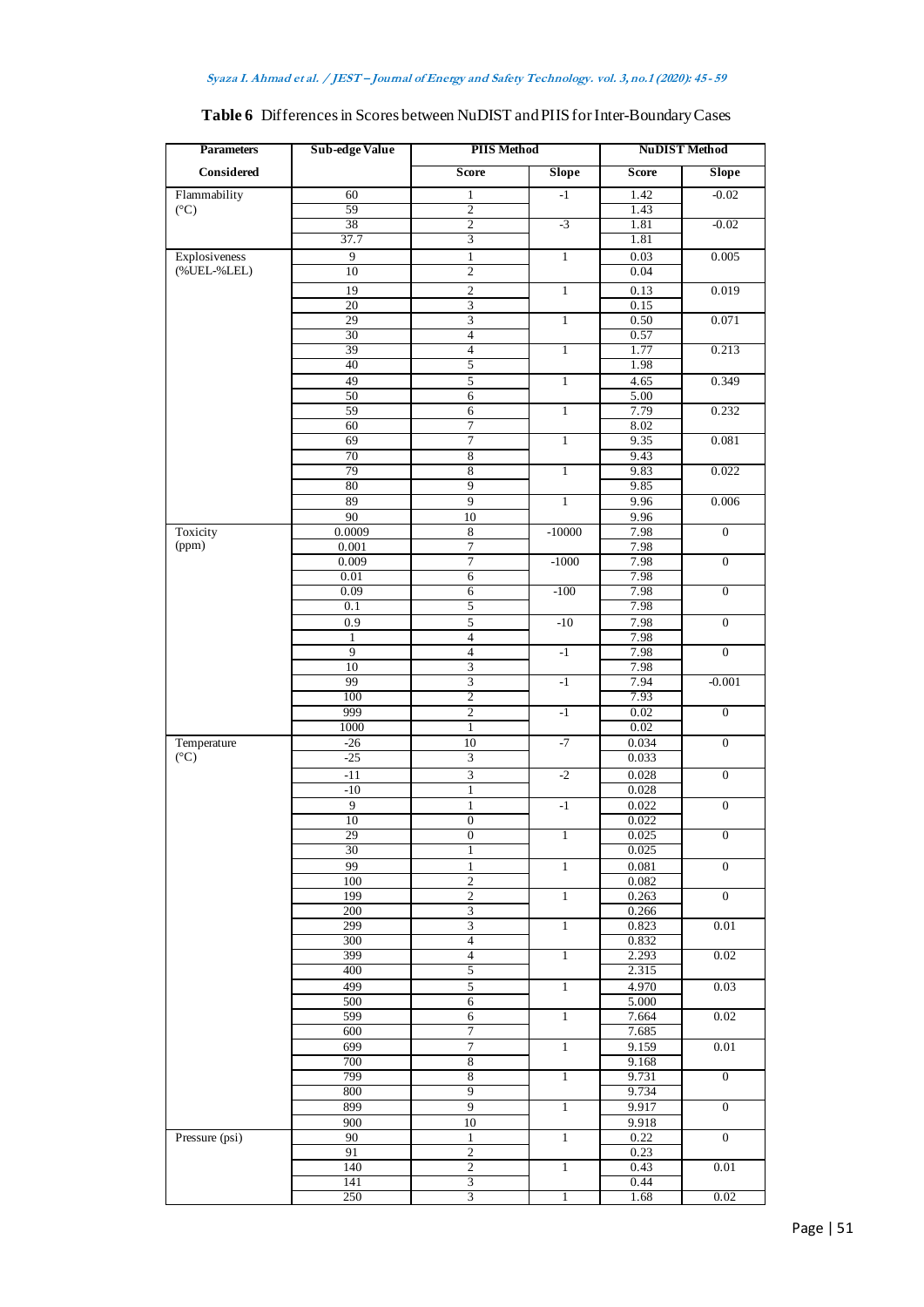| Syaza I. Ahmad et al. / JEST – Journal of Energy and Safety Technology. vol. 3, no.1 (2020): 45-59 |  |  |  |  |  |
|----------------------------------------------------------------------------------------------------|--|--|--|--|--|
|----------------------------------------------------------------------------------------------------|--|--|--|--|--|

|                   | 251            | $\overline{4}$          |                                | 1.70              |                  |
|-------------------|----------------|-------------------------|--------------------------------|-------------------|------------------|
|                   | 420            | $\overline{4}$          | $\mathbf{1}$                   | 6.72              | 0.03             |
|                   | 421            | 5                       |                                | 6.75              |                  |
|                   | 700            | 5                       | $\overline{1}$                 | 9.89              | $\overline{0}$   |
|                   | 701            | 6                       |                                | 9.89              |                  |
|                   | 1400           | 6                       | $\mathbf{1}$                   | 10                | $\mathbf{0}$     |
|                   | 1401           | 7                       |                                | 10                |                  |
|                   | 3400           | 7                       | $\overline{1}$                 | 10                | $\overline{0}$   |
|                   | 3401           | $\overline{8}$          |                                | 10                |                  |
|                   | 4800           | $\overline{8}$          | $\overline{1}$                 | 10                | $\overline{0}$   |
|                   | 4801           | 9                       |                                | 10                |                  |
|                   | 6000           | 9                       | $\overline{1}$                 | 10                | $\overline{0}$   |
|                   | 6001           | 10                      |                                | 10                |                  |
| Process Inventory | 100            | $\overline{0}$          | $\overline{\cdot \cdot \cdot}$ | 0.08              | $-0.01$          |
| $(%$ (% $Yield)$  | 99             | $\mathbf{1}$            |                                | 0.09              |                  |
|                   | 90             | $\mathbf{1}$            | $-1$                           | 0.27              | $-0.03$          |
|                   | 89             | $\overline{2}$          |                                | 0.30              |                  |
|                   | 80             | $\overline{2}$          | $-1$                           | 0.83              | $-0.10$          |
|                   | 79             | $\overline{\mathbf{3}}$ |                                | 0.93              |                  |
|                   | 70             | 3                       | -1                             | 2.31              | $-0.22$          |
|                   | 69             | $\overline{4}$          |                                | 2.54              |                  |
|                   | 60             | 4                       | -1                             | 5.00              | $-0.30$          |
|                   | 59             | $\overline{5}$          |                                | $\overline{5.30}$ |                  |
|                   | 50             | $\overline{5}$          | $-1$                           | 7.69              | $-0.21$          |
|                   | 49             | $\overline{6}$          |                                | 7.89              |                  |
|                   | 40             | $\sqrt{6}$              | $-1$                           | 9.17              | $-0.09$          |
|                   | 39             | $\overline{7}$          |                                | 9.26              |                  |
|                   | 30             | 7                       | $-1$                           | 9.73              | $-0.03$          |
|                   | 29             | $\overline{8}$          |                                | 9.76              |                  |
|                   | 20             | 8                       | $-1$                           | 9.92              | $-0.01$          |
|                   | 19             | $\overline{9}$          |                                | 9.93              |                  |
|                   | 10             | $\overline{9}$          | $-1$                           | 9.98              | $\boldsymbol{0}$ |
|                   | $\overline{9}$ | 10                      |                                | 9.98              |                  |

Figure 1 compares both NuDIST and PIIS methods in terms of the inter-boundary case of subjective scaling for all parameters. NuDIST scores has lower differences compared to the PIIS method for flammability parameter as shown in Figure 1(a). This shows that NuDIST have lower sub-edge boundary score differences compared to PIIS. This result agrees that NuDIST reduces the inter-boundary subjective scaling issue due to the small score differences at the sub-range boundaries. The differences can be seen in detail by looking at the slope values shown in Table 6 which are lower for the NuDIST methods compared to thePIIS.Other parameters in NuDIST also exhibit similar result in which these parameters have lower sub-edge boundary score differences compared to PIIS as shown in Figure 1(b) for explosiveness parameter, Figure 1(c) for toxicity parameter, Figure 2(a) for operating temperature parameter, Figure 2(b) for operating pressure parameter, and Figure 2(c) for process inventory parameter. Comparison between both methods shows that NuDIST is successful in reducing the issue of subjective scaling in its scoring assignment.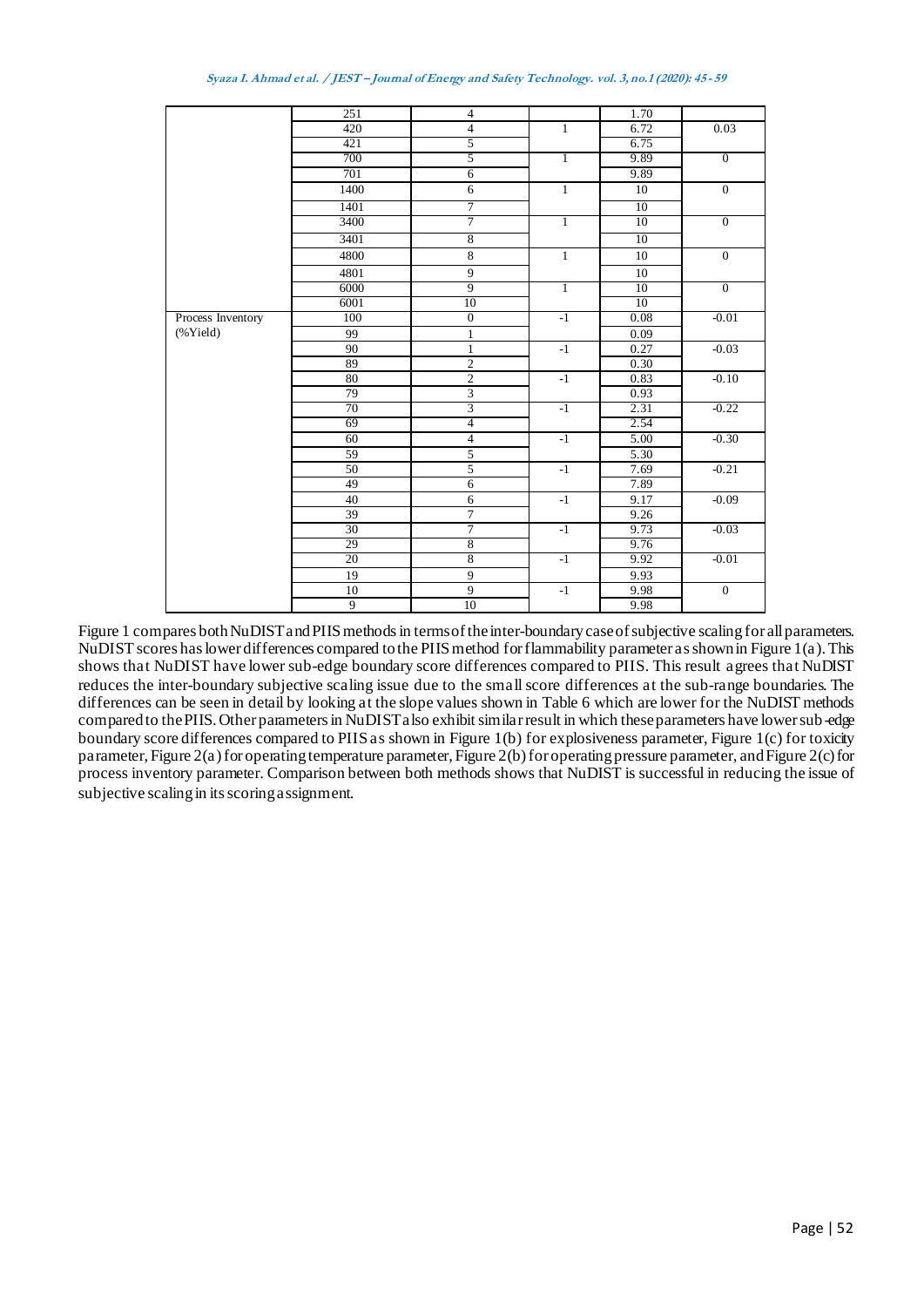

**Figure 1** NuDIST and PIIS Comparison for Inter-Boundary Case for (a) Flammability; (b) Explosiveness; (c) Toxicity Parameters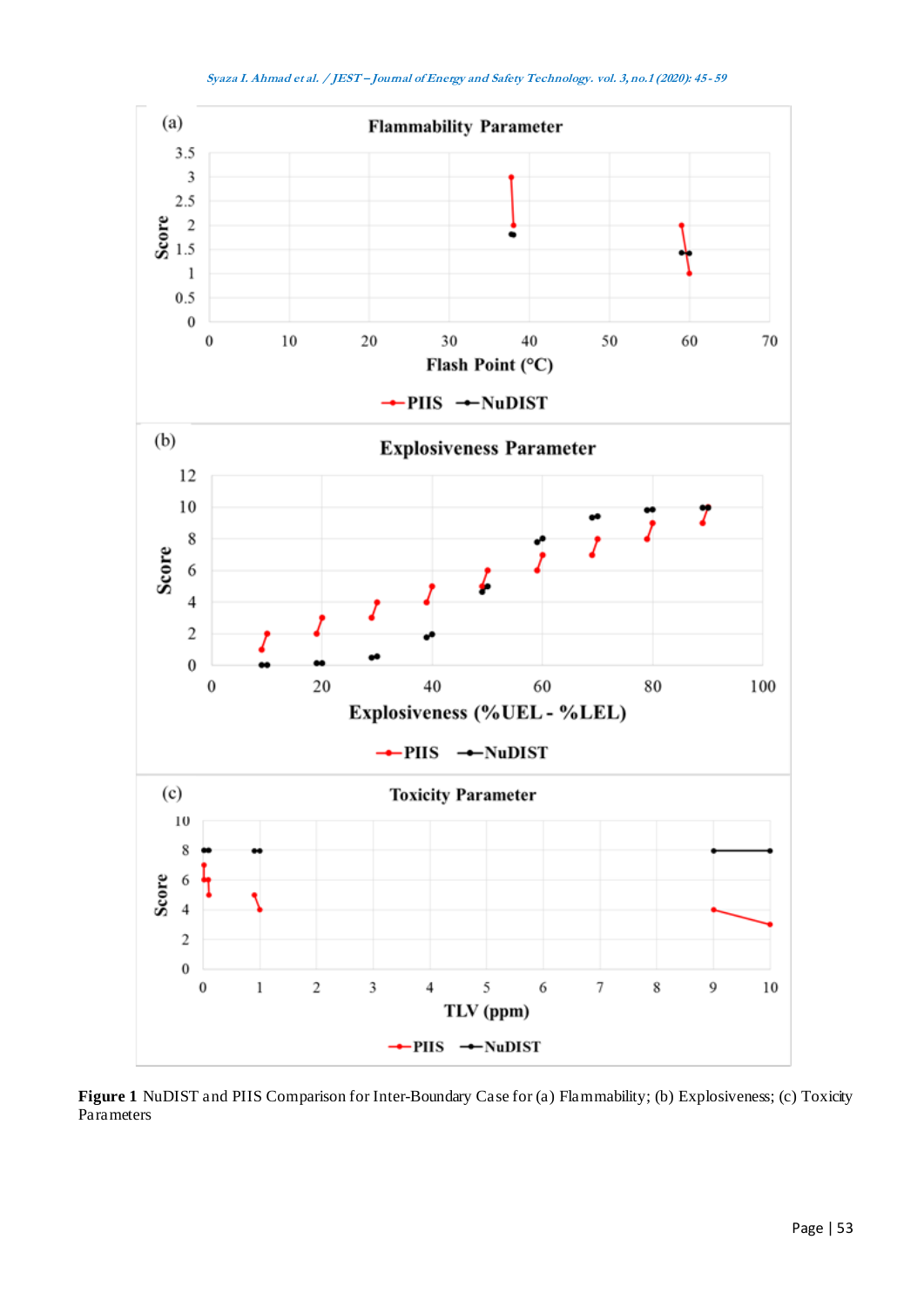

**Figure 2** NuDIST and PIIS Comparison for Inter-Boundary Case for (a) Operating Temperature; (b) Operating Pressure; (c) Process Inventory Parameters

## **3.1.2 Intra-Boundary Case of Subjective Scaling**

The intra-boundary case of subjective scaling is considered eliminated if the scores differ for every value in the boundary. Figure 3(a) compares the flammability parameter for NuDIST and PIIS methods for the intra-boundary case. Figure 3(a) shows that in the same range of flash point values of 30°C until 70°C, PIIS evaluation resulted in the same scores while NuDIST evaluation resulted in different scores for every flash point values. This indicates that while PIIS assigns the score of 2 to every value in the range, NuDIST assigns a different score to each flash point value in the range. This proves that the NuDIST method eliminates the intra-boundary case of subjective scaling in its score assignment compared to the PIIS method. Similar results can be observed in other parameters as shown in Figure 3(b) for explosiveness parameter, Figure 3(c) for toxicity parameter, Figure 4(a) for operating temperature parameter, Figure 4(b) for operating pressure parameter, and Figure 4(c) for process inventory parameter.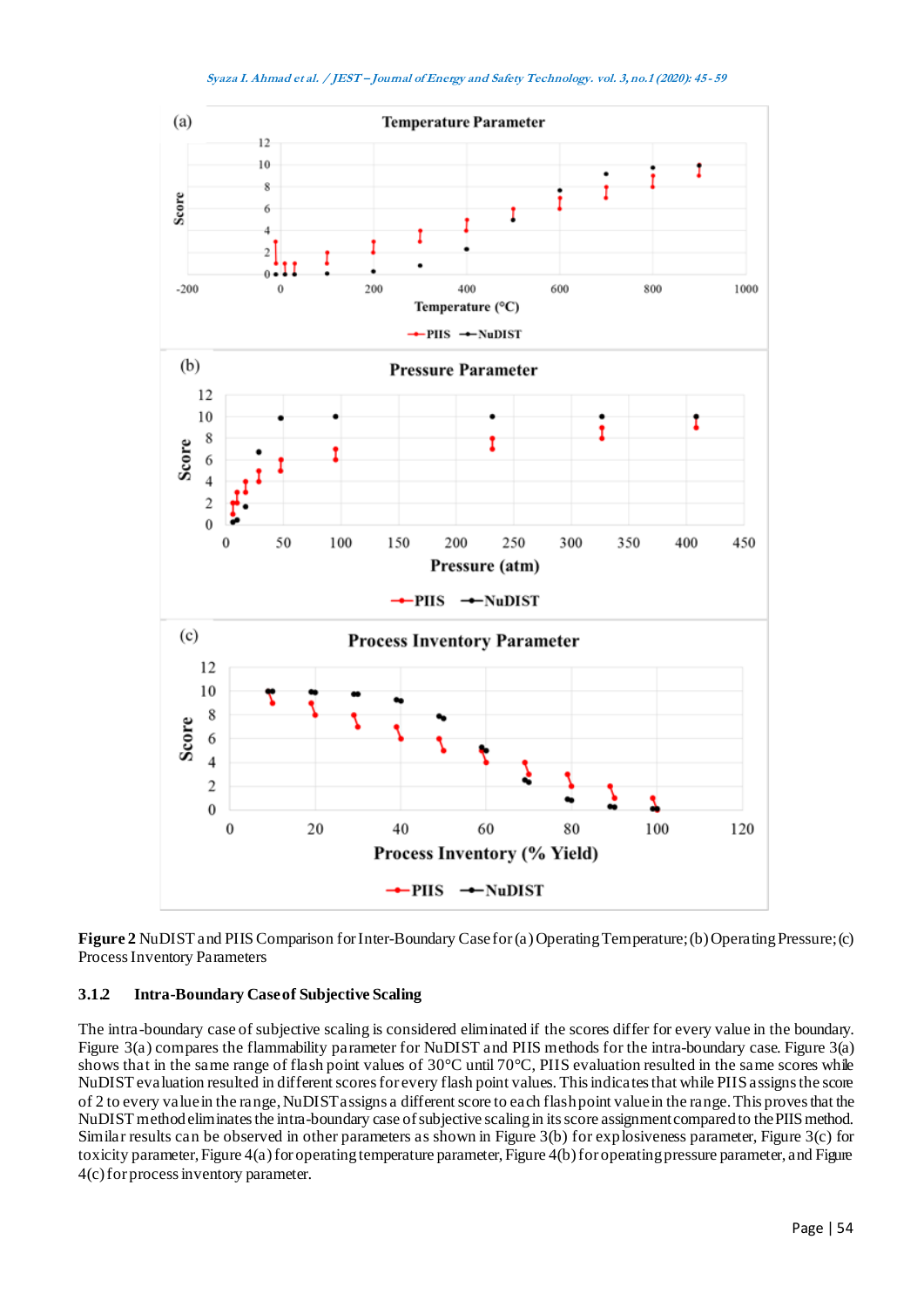

**Figure 3** NuDIST and PIIS Comparison for Intra-Boundary Case for (a) Flammability Parameter; (b) Explosiveness Parameter; (c) Toxicity Parameter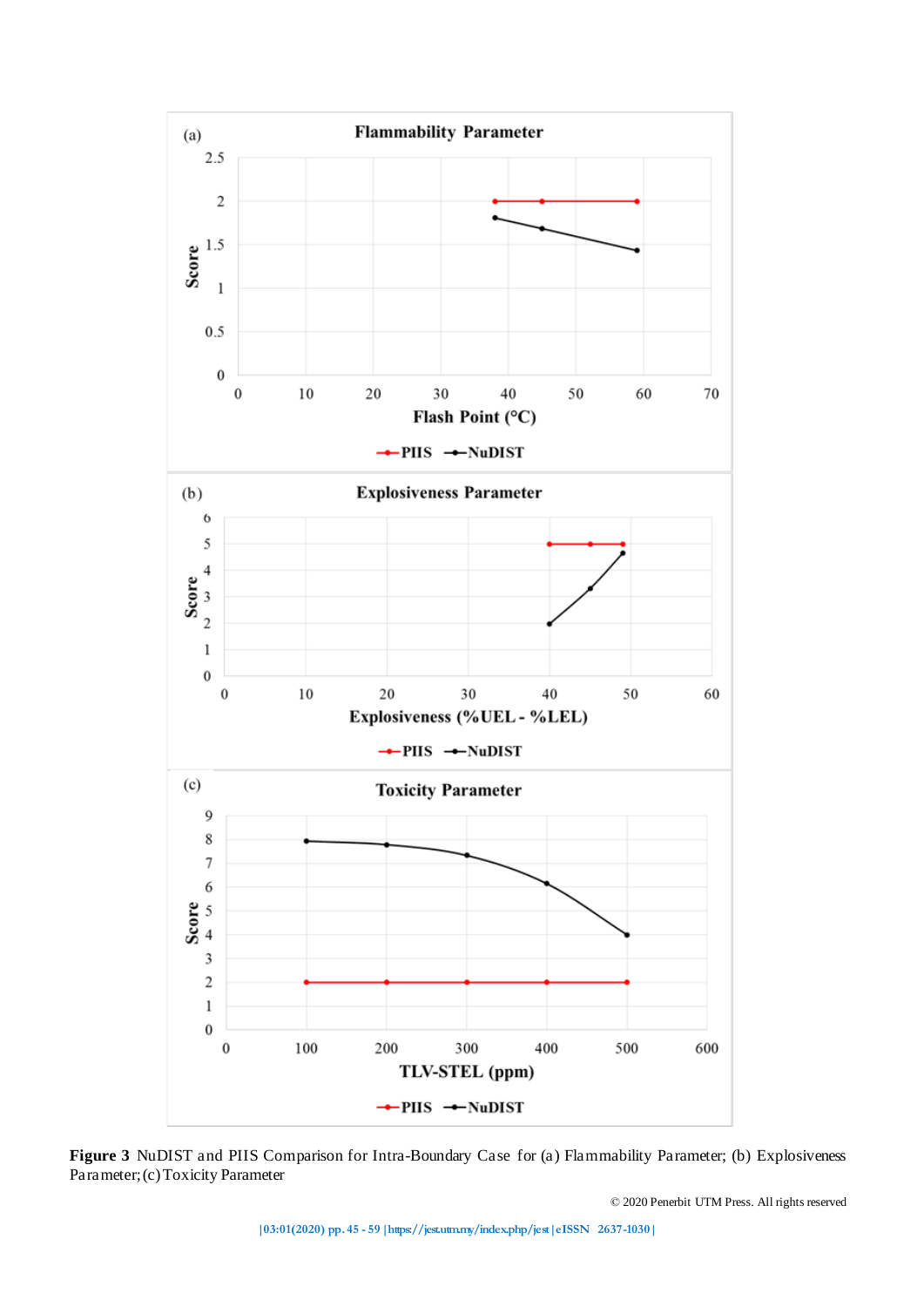



**Figure 4** NuDIST and PIIS Comparison for Intra-Boundary Case for (a) Operating Temperature Parameter; (b) Operating Pressure Parameter; (c) Process Inventory Parameter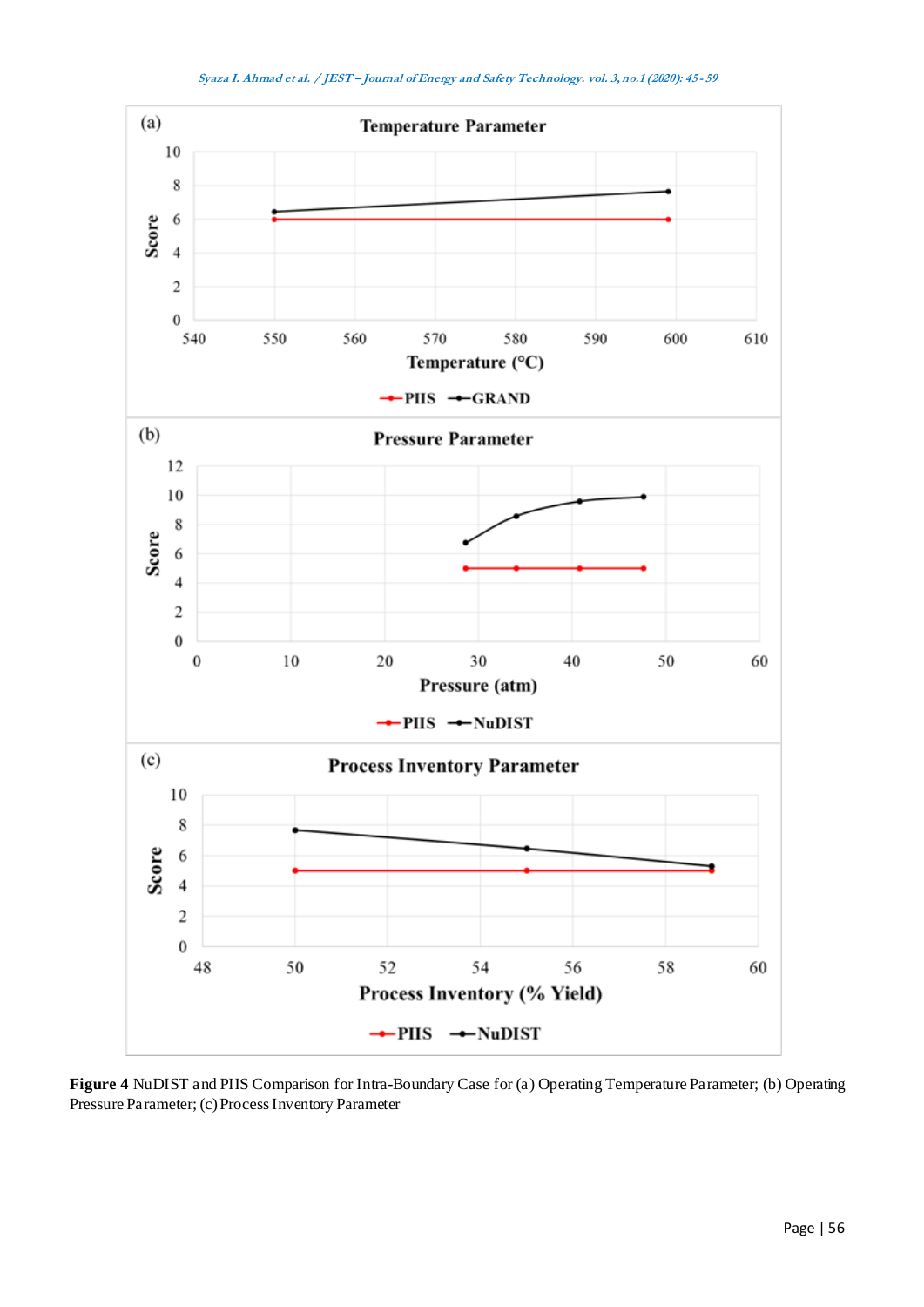# **3.2 NuDIST Validation through Comparison with ISI Method**

Score ranges in ISI were taken for subjective scaling elimination verification and only parameters that are incorporated in both ISI and NuDIST will be compared which are operating temperature and pressure, heat of reaction, toxicity, explosiveness, and flammability. As mentioned previously, the inter-boundary case is solved if the scores differences between values at subrange boundaries are as smallas possible while the intra-boundary case can be solved if the scores differfor every value in the boundary. The score differences were inspected according to the slope value between the sub-edges values is identified as shown in Table 7for the inter-boundary case. In summary, Table 7 shows that the NuDIST method has lower score differences for all parameters evaluated compared to the ISI as proven by itsslope values which are as low as 0. This indicates that the NuDIST method eliminates the intra-boundary case of subjective scaling in its score assignment compared to the ISI method.

| <b>Parameters</b> | <b>Sub-edge Value</b> | <b>ISI</b> Method       |                | <b>NuDIST Method</b>     |                  |
|-------------------|-----------------------|-------------------------|----------------|--------------------------|------------------|
| Considered        |                       | <b>Score</b>            | <b>Slope</b>   | <b>Score</b>             | Slope            |
| Flammability      | 56                    | $\mathbf{1}$            | $-1$           | 1.98                     | $-0.02$          |
| $({}^{\circ}C)$   | $\overline{55}$       | $\overline{c}$          |                | 2.01                     |                  |
|                   | $\overline{22}$       | $\overline{2}$          | $-1$           | 2.76                     | $-0.02$          |
|                   | 21                    | 3                       |                | 2.78                     |                  |
| Explosiveness     | 19                    | $\mathbf{1}$            | $\mathbf{1}$   | 0.05                     | 0.01             |
| (%UEL-%LEL)       | 20                    | $\overline{2}$          |                | 0.06                     |                  |
|                   | 44                    | $\overline{2}$          | $\mathbf{1}$   | 1.21                     | 0.12             |
|                   | 45                    | 3                       |                | 1.33                     |                  |
|                   | 69                    | $\overline{3}$          | $\overline{1}$ | 3.74                     | 0.03             |
|                   | 70                    | $\overline{4}$          |                | 3.77                     |                  |
| Toxicity          | 1001                  | $\overline{1}$          | $-1$           | 0.01                     | $\overline{0}$   |
| (ppm)             | 1000                  | $\overline{2}$          |                | 0.01                     |                  |
|                   | 101                   | $\overline{2}$          | $-1$           | 5.95                     | $\overline{0}$   |
|                   | 100                   | $\overline{3}$          |                | 5.95                     |                  |
|                   | 11                    | $\overline{3}$          | $-1$           | 5.98                     | $\overline{0}$   |
|                   | 10                    | $\overline{4}$          |                | 5.98                     |                  |
|                   | $\overline{2}$        | $\overline{4}$          | -1             | 5.98                     | $\overline{0}$   |
|                   | $\mathbf{1}$          | 5                       |                | 5.98                     |                  |
|                   | 0.2                   | $\overline{5}$          | $-10$          | 5.99                     | $\overline{0}$   |
|                   | 0.1                   | 6                       |                | 5.99                     |                  |
| Temperature       | 70                    | $\overline{0}$          | $\mathbf{1}$   | 0.02                     | $\overline{0}$   |
| $(^{\circ}C)$     | 71                    | $\mathbf{1}$            |                | 0.02                     |                  |
|                   | 150                   | $\mathbf{1}$            | $\mathbf{1}$   | 0.06                     | $\Omega$         |
|                   | 151                   | $\overline{2}$          |                | 0.06                     |                  |
|                   | 300                   | $\overline{2}$          | T              | 0.33                     | $\overline{0}$   |
|                   | 301                   | 3                       |                | 0.34                     |                  |
|                   | 600                   | $\overline{3}$          | $\mathbf{1}$   | 3.07                     | 0.01             |
|                   | 601                   | $\overline{4}$          |                | 3.08                     |                  |
| Pressure (atm)    | 0.5                   | $\overline{1}$          | $-10$          | 0.03                     | 0.01             |
|                   | 0.6                   | $\boldsymbol{0}$        |                | 0.03                     |                  |
|                   | 5                     | $\overline{0}$          | $\mathbf{1}$   | 0.07                     | 0.02             |
|                   | $\overline{6}$        | $\mathbf{1}$            |                | 0.09                     |                  |
|                   | 25                    | $\overline{1}$          | $\overline{1}$ | $\overline{2}$           | 0.20             |
|                   | 26                    | 2                       |                | 2.20                     |                  |
|                   | 50                    | $\overline{2}$          | $\mathbf{1}$   | 3.97                     | $\overline{0}$   |
|                   | 51                    | $\overline{\mathbf{3}}$ |                | 3.98                     |                  |
|                   | 200                   | $\overline{\mathbf{3}}$ | $\overline{1}$ | $\overline{4}$           | $\overline{0}$   |
|                   | 201                   | $\overline{4}$          |                | $\overline{4}$           |                  |
| Heat of Reaction  | 200                   | $\overline{0}$          | $\mathbf{1}$   | 0.16                     | $\overline{0}$   |
| (J/g)             | 201                   | T                       |                | 0.16                     |                  |
|                   | 599                   | $\overline{1}$          | $\mathbf{1}$   | 3.84                     | $\overline{0}$   |
|                   | 600                   | $\overline{2}$          |                | 3.84                     |                  |
|                   | 1199                  | $\overline{2}$          | $\mathbf{1}$   | $\overline{4}$           | $\overline{0}$   |
|                   | 1200                  | $\overline{3}$          |                | $\overline{4}$           |                  |
|                   | 2999                  | $\overline{3}$          | $\mathbf{1}$   | $\overline{\mathcal{L}}$ | $\boldsymbol{0}$ |
|                   | 3000                  | $\overline{4}$          |                | $\overline{4}$           |                  |

**Table 7** Differences in Scores between NuDIST and ISI for Inter-Boundary Cases

Table 8 shows the score variances between the ISI and the NuDIST methods for the cases of intra-boundary subjective scaling. From Table 8 it can be seen that in the same range of parameter values, ISI evaluation resulted in the same scores while NuDIST evaluation resulted in different scores for every value in the range. This proves that the NuDIST method reduced the intra-boundary case of subjective scaling in its score assignment compared to the ISI method.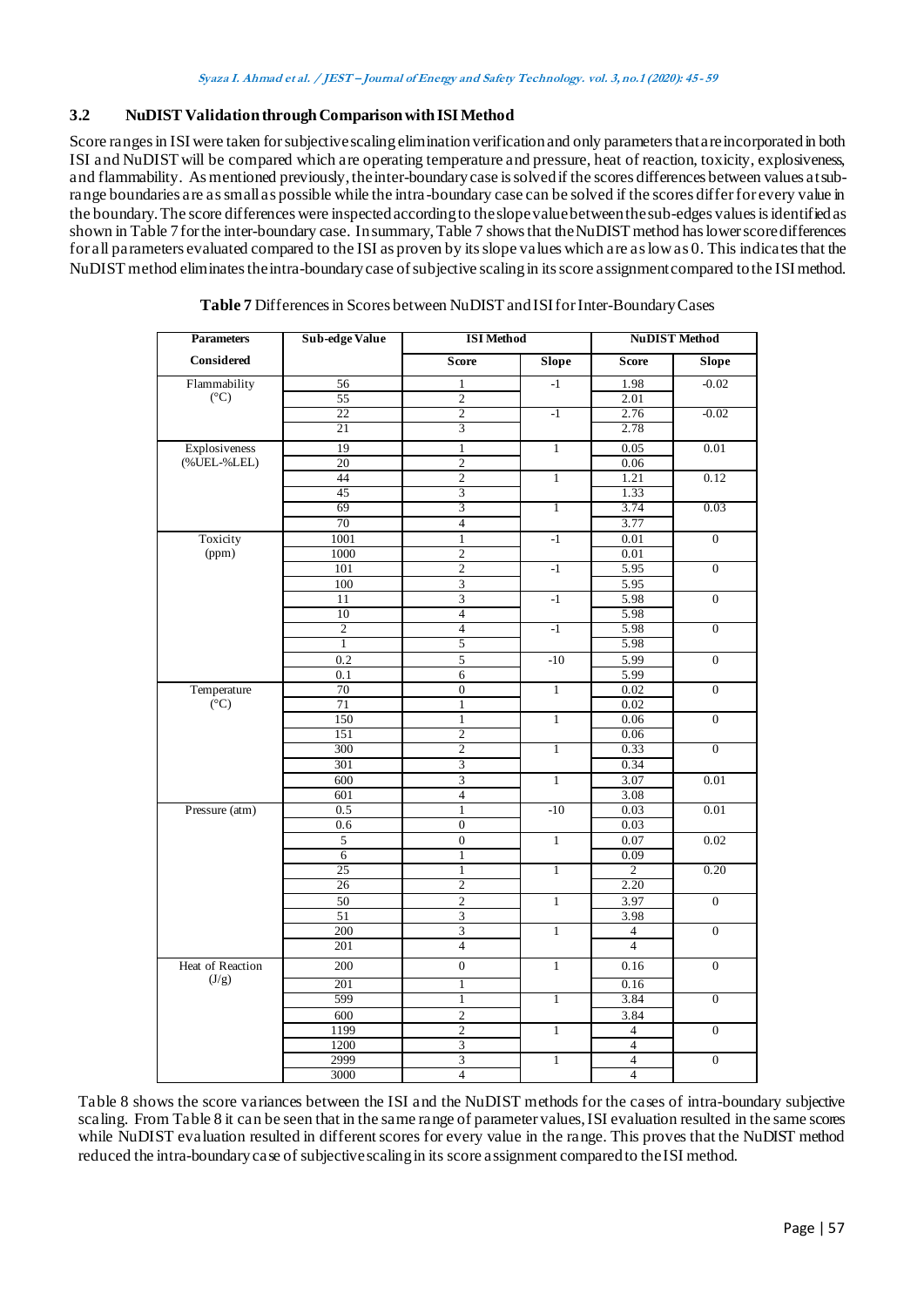| <b>Parameters</b><br><b>Considered</b> | <b>Parameters</b><br><b>Value</b> | <b>ISI</b><br>Method | <b>NuDIST</b><br><b>Method</b> |
|----------------------------------------|-----------------------------------|----------------------|--------------------------------|
| Flammability                           | 55                                | $\overline{2}$       | 2.01                           |
| $({}^{\circ}C)$                        | 44                                | $\overline{2}$       | 2.27                           |
|                                        | 33                                | $\overline{2}$       | 2.52                           |
|                                        | $\overline{22}$                   | $\overline{2}$       | 2.76                           |
| Explosiveness                          | 45                                | $\overline{3}$       | 1.33                           |
| (%UEL-%LEL)                            | 50                                | $\overline{3}$       | 2.00                           |
|                                        | 55                                | $\overline{3}$       | 2.67                           |
|                                        | 60                                | 3                    | 3.21                           |
|                                        | 69                                | $\overline{3}$       | 3.74                           |
| Toxicity                               | 600                               | $\overline{2}$       | 1.39                           |
| (ppm)                                  | 500                               | $\overline{2}$       | 3.00                           |
|                                        | 400                               | $\overline{2}$       | 4.61                           |
|                                        | 300                               | $\overline{2}$       | 5.50                           |
| Temperature                            | $\overline{301}$                  | $\overline{3}$       | 0.34                           |
| $({}^{\circ}C)$                        | 400                               | $\overline{3}$       | 0.93                           |
|                                        | 500                               | 3                    | 2.00                           |
|                                        | 600                               | $\overline{3}$       | 3.07                           |
| Pressure (atm)                         | $26\,$                            | $\overline{2}$       | 2.20                           |
|                                        | $\overline{30}$                   | $\overline{2}$       | 2.92                           |
|                                        | 35                                | $\overline{2}$       | 3.52                           |
|                                        | 40                                | $\overline{2}$       | 3.81                           |
|                                        | 45                                | 2                    | 3.93                           |
| Heat of Reaction                       | 201                               | $\overline{1}$       | 0.16                           |
| (J/g)                                  | 300                               | $\overline{1}$       | 0.67                           |
|                                        | 400                               | $\overline{1}$       | 2.00                           |
|                                        | 500                               | $\,1$                | 3.33                           |
|                                        | 599                               | $\overline{1}$       | 3.84                           |

Table 8 Differences in Scores between NuDIST and ISI for Intra-Boundary Cases

#### **4.0 CONCLUSION**

In conclusion, the Numerical Descriptive Inherent Safety Technique (NuDIST) is proven to be successful in reducing both cases of subjective scaling which are inter-boundary and intra-boundary through subjective scaling eliminationtest conducted. The subjective scaling elimination test was done by comparing the NuDIST with two other methods which are the PIIS and the ISI methods. The inter-boundary case is considered solved if the score differences between sub-edge boundaries is small while the intra-boundary case is considered solved if every value in a range has different score. The results of the subjective scaling elimination test agree that NuDIST has eliminatedthe shortcomings of inter-boundary and intra-boundary subjective scaling cases compared to the PIIS and the ISI methods. However, this work only focus on general subjective scaling elimination verification. It is recommended for sensitivity analysis be conducted in the extended work related to this topic in the future.

#### **Acknowledgements**

The authors acknowledge the involvement of Universiti Teknologi Malaysia (UTM) as well as the Ministry of Education, Malaysia in assisting this research throughout its completion under the Post-Doctoral Fellowship Scheme [vot no. Q.J130000.21A2.05E13].

#### **References**

- [1] Ahmad, S.I., N. A. Yunus, M. R. Akbar Ali, H. Hashim, A. A. Mustaffa, and R. Rashid. 2020. Solvent Design and Inherent Safety Assessment of Solvent Alternatives for Palm Oil Recovery. *Journal of Loss Prevention in the Process Industries*. 65: 104120.
- [2] Srinivasan, R., and N. T. Nhan. 2008. A Statistical Approach for Evaluating Inherent Benign-ness of Chemical Process Routes in Early Design Stages.